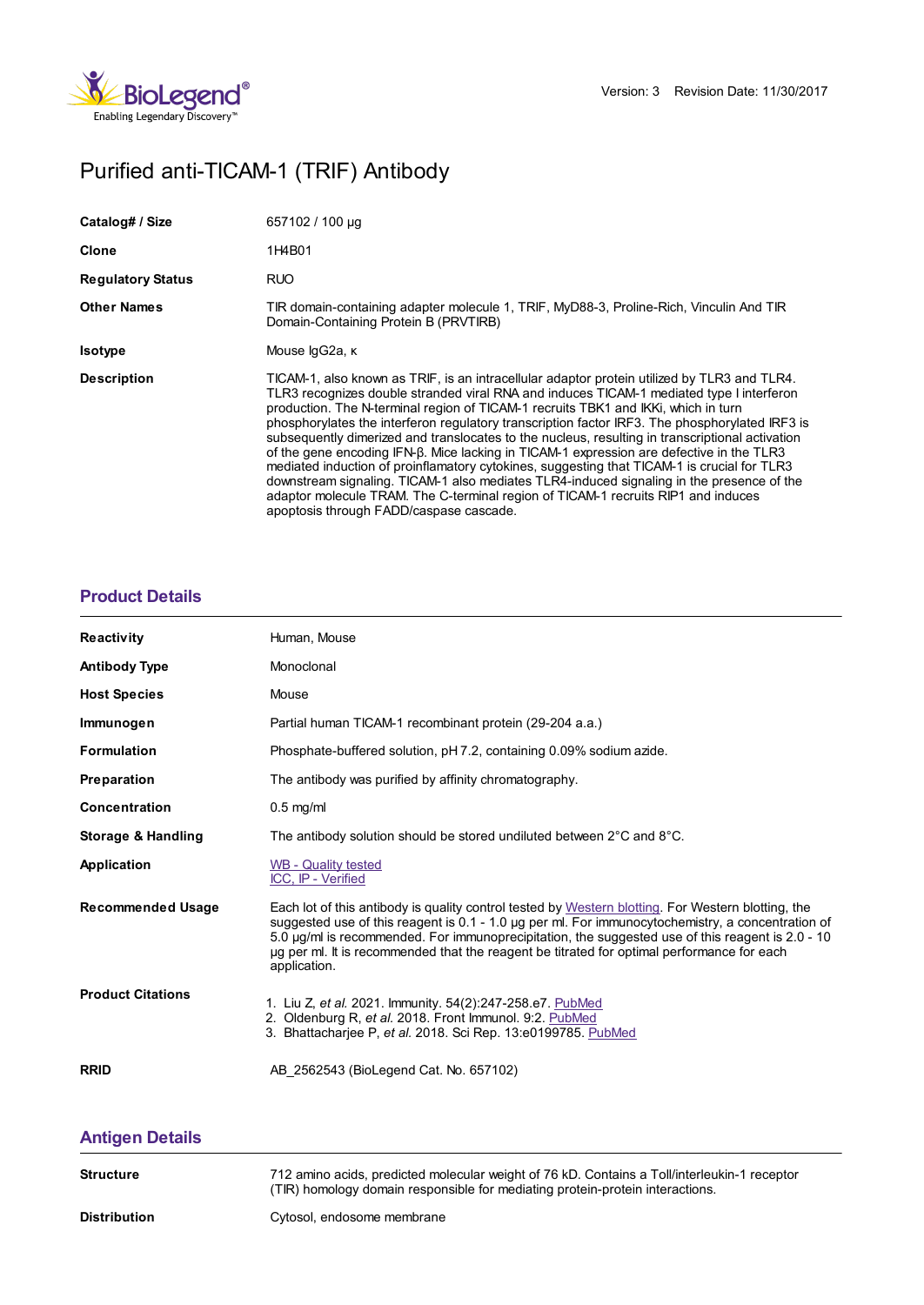| <b>Function</b>           | TICAM-1 acts as an adaptor protein of TLR3 and TLR4 (through TRAM), mediating innate<br>immune responses during viral infection.                                                                                                                                                                                             |
|---------------------------|------------------------------------------------------------------------------------------------------------------------------------------------------------------------------------------------------------------------------------------------------------------------------------------------------------------------------|
| <b>Interaction</b>        | TICAM-1 interacts with TLR3, TRAM, TBK1, IRF3, IRF7, TRAF3, TRAF6, and IKKi.                                                                                                                                                                                                                                                 |
| <b>Biology Area</b>       | Cell Biology, Immunology, Innate Immunity, Neuroscience                                                                                                                                                                                                                                                                      |
| <b>Molecular Family</b>   | <b>Toll Like Receptors</b>                                                                                                                                                                                                                                                                                                   |
| <b>Antigen References</b> | 1. Petnicki-Ocwieja T, et al. 2013. Infect Immun. 81:402.<br>2. Riad A, et al. 2011. J. Immunol. 186:2561.<br>3. Choi YJ, et al. 2010. J. Biol. Chem. 285:21382.<br>4. Gais P, et al. 2010. J. Immunol. 184:5842.<br>5. Han KJ, et al. 2010. J. Biol. Chem. 285:12543.<br>6. Takeda K and Akira S. 2005. Int. Immunol. 17:1. |
| Gene ID                   | 148022                                                                                                                                                                                                                                                                                                                       |

### **Related [Protocols](https://www.biolegend.com/en-us/products/purified-anti-ticam-1-trif-antibody-8882?pdf=true&displayInline=true&leftRightMargin=15&topBottomMargin=15&filename=Purified anti-TICAM-1 (TRIF) Antibody.pdf#productRelatedProtocols)**

[Immunocytochemistry](https://www.biolegend.com/protocols/immunocytochemistry-staining-protocol/4275/) Staining Protocol

[Western](https://www.biolegend.com/protocols/western-blotting-protocol/4269/) Blotting Protocol

[Immunoprecipitation](https://www.biolegend.com/protocols/immunoprecipitation-protocol/4258/) Protocol

### **Other [Formats](https://www.biolegend.com/en-us/products/purified-anti-ticam-1-trif-antibody-8882?pdf=true&displayInline=true&leftRightMargin=15&topBottomMargin=15&filename=Purified anti-TICAM-1 (TRIF) Antibody.pdf#productOtherFormats)**

Purified anti-TICAM-1 (TRIF)

#### **Product Data**



Total lysates (15 µg protein) from HepG2 (lane 1) and HeLa (lane 2) cells were resolved by electrophoresis (4- 12% Bis-Tris gel), transferred to nitrocellulose, and probed with 1:500 diluted (1 µg/mL) purified anti-TICAM-1 antibody (clone 1H4B01, upper). Proteins were visualized by chemiluminescence detection using a 1:3000 diluted HRP goat anti-mouse IgG secondary antibody for the anti-TICAM-1 antibody or 1:5000 diluted Direct-Blot™ HRP anti-β-actin antibody (clone 2F1-1, lower). Lane M: Molecular weight ladder.

Raji cells were stained with purified anti-TICAM-1 (clone 1H4B01) antibodies, followed by staining with DyLight™ 488 conjugated goat anti-mouse IgG (green) antibody. Nuclei were stained with DAPI (blue).